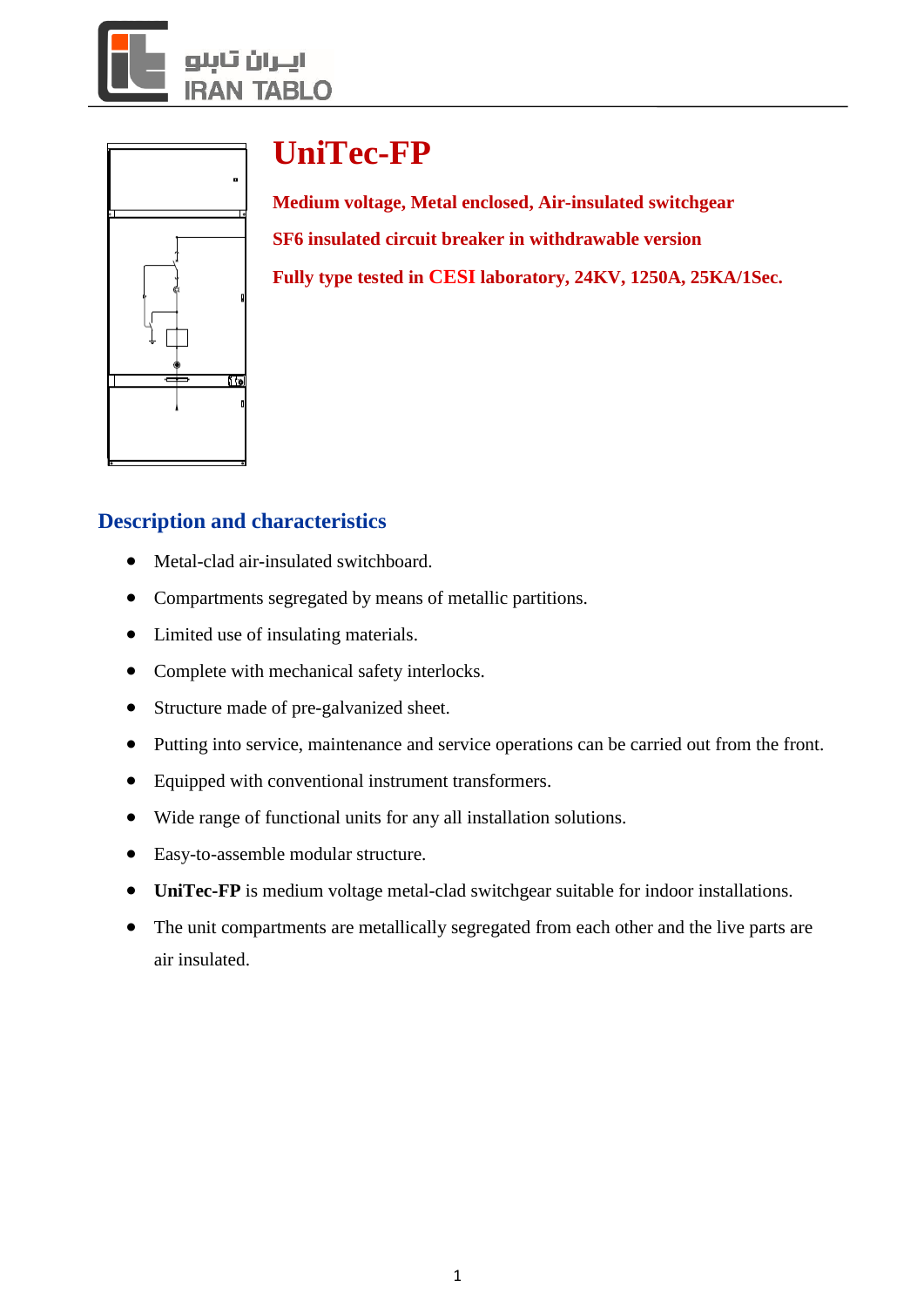# TABLO



### **Circuit-breakers**

FP Gas type circuit breaker which uses puffer system for extinguishing the arc is a dual axial blast circuit breaker, so it cools the arc more quickly and effectively.

This feature in addition to remarkable thermal properties of SF6 gas causes and instant reduction in the arc volume increases the life time of the arc contacts and also the circuit breakers life time.

FP circuit breaker are manufactured under French ALSTOM Company's license with the highest quality according to IEC 62271-100, BS 5311, VDE670, UTEC 64100 standards and can be delivered:

- With rated voltage from 7.2KV to 36KV, rated current from 630 to 2000A and breaking capacity from 16 to 31.5KA. (According to the table in the last pages)
- With front or side command arrangement.
- With primary over current relay.
- With pressure switch for supervision of gas pressure of the poles.
- With withdrawable connections.



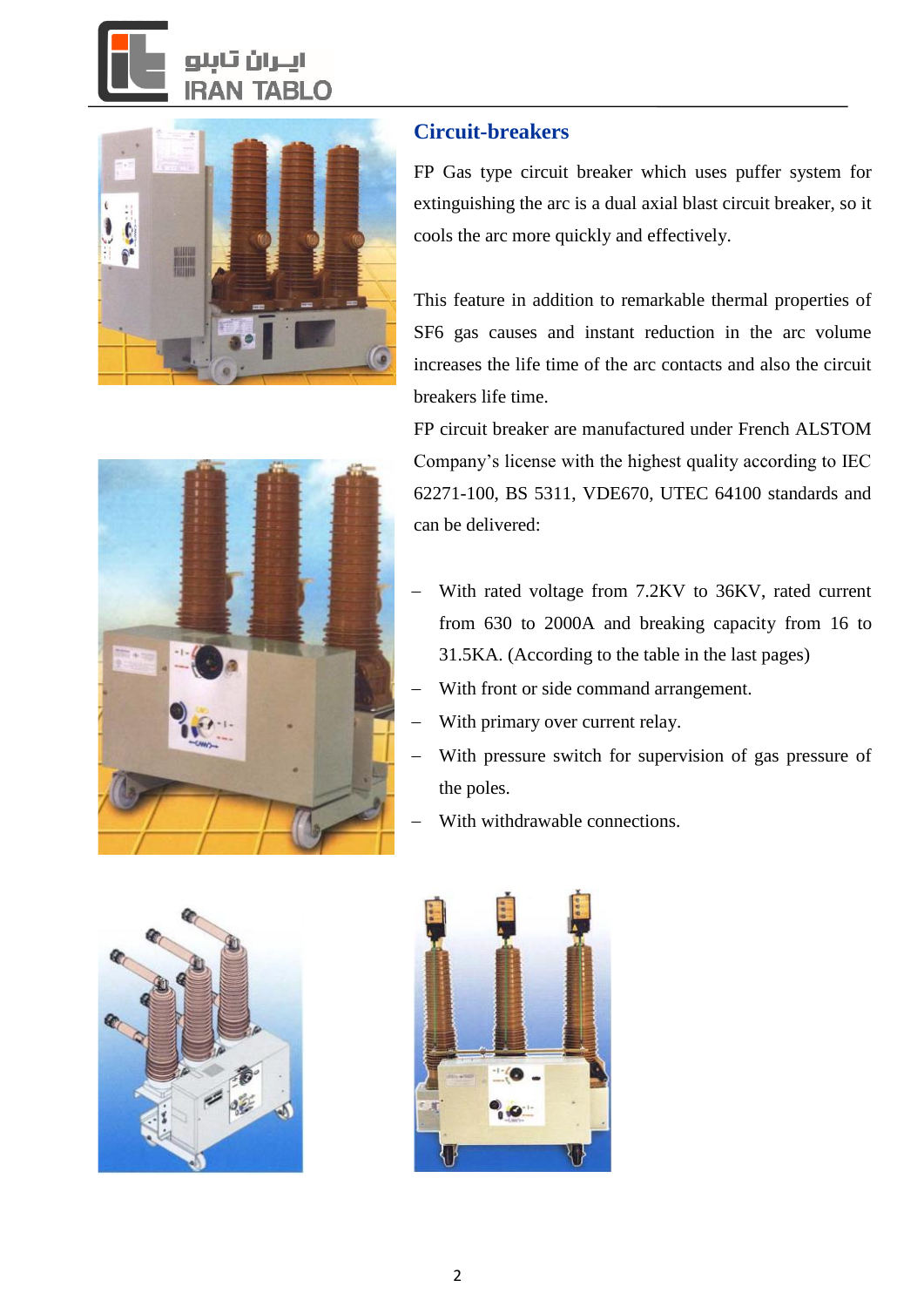# أيتران تأبلو **ABLO**

## **SWITCHGEAR GENERAL TECHNICAL DATA**

#### **Electrical characteristics of the switchgear**

| Rated voltage                      | kV               | 24  |
|------------------------------------|------------------|-----|
| Rated insulation voltage           | kV               | 24  |
| Test voltage at power frequency    | kV               | 50  |
|                                    | 1 <sub>min</sub> |     |
| Impulse withstand voltage          | kV               | 125 |
| Rated frequency                    | Hz               | 50  |
| Rated short-time withstand current | kA               | 25  |
|                                    | 1s               |     |
| Peak current                       | kA               | 63  |

#### **Rated characteristics of the tested UniTec-FP**

| Partition class                                                           | <b>PM</b>             |
|---------------------------------------------------------------------------|-----------------------|
| Internal fault: Short circuit current                                     | 25KA                  |
| Internal fault: Short circuit duration                                    | 0.5s                  |
| Internal fault: Classification IAC (initials for internal Arc classified) | AF                    |
| Loss of service continuity category                                       | $I$ SC <sub>2</sub> R |

#### **Electrical characteristics of the SF6 C.B in withdrawable version**

| Designation / Type                 | FP2425D    |
|------------------------------------|------------|
| Voltage                            | 24KV       |
| Test voltage at power frequency    | 50KV(1min) |
| Impulse withstand voltage          | 125KV      |
| Rated frequency                    | 50         |
| Rated short-time withstand current | 25KA/1s    |
| Peak current                       | 63KA       |

#### **Electrical characteristics of the Earthing switch**

| <b>Designation</b> / Type          | $ES-24-63-RL$ |
|------------------------------------|---------------|
| Rated short-circuit making current | 63KA          |
| Rated short-time withstand current | 25KA/1s       |

#### **Functional unit: Bus bar compartment**

| Number of phase                    |                             |
|------------------------------------|-----------------------------|
| Number and section of the bus bars | $2/(40x10)$ mm <sup>2</sup> |
| Voltage                            | 24KV                        |
| Normal current                     | 1250A                       |
| Short- time withstand current      | 25KA                        |
| Short-circuit duration             | 1s                          |